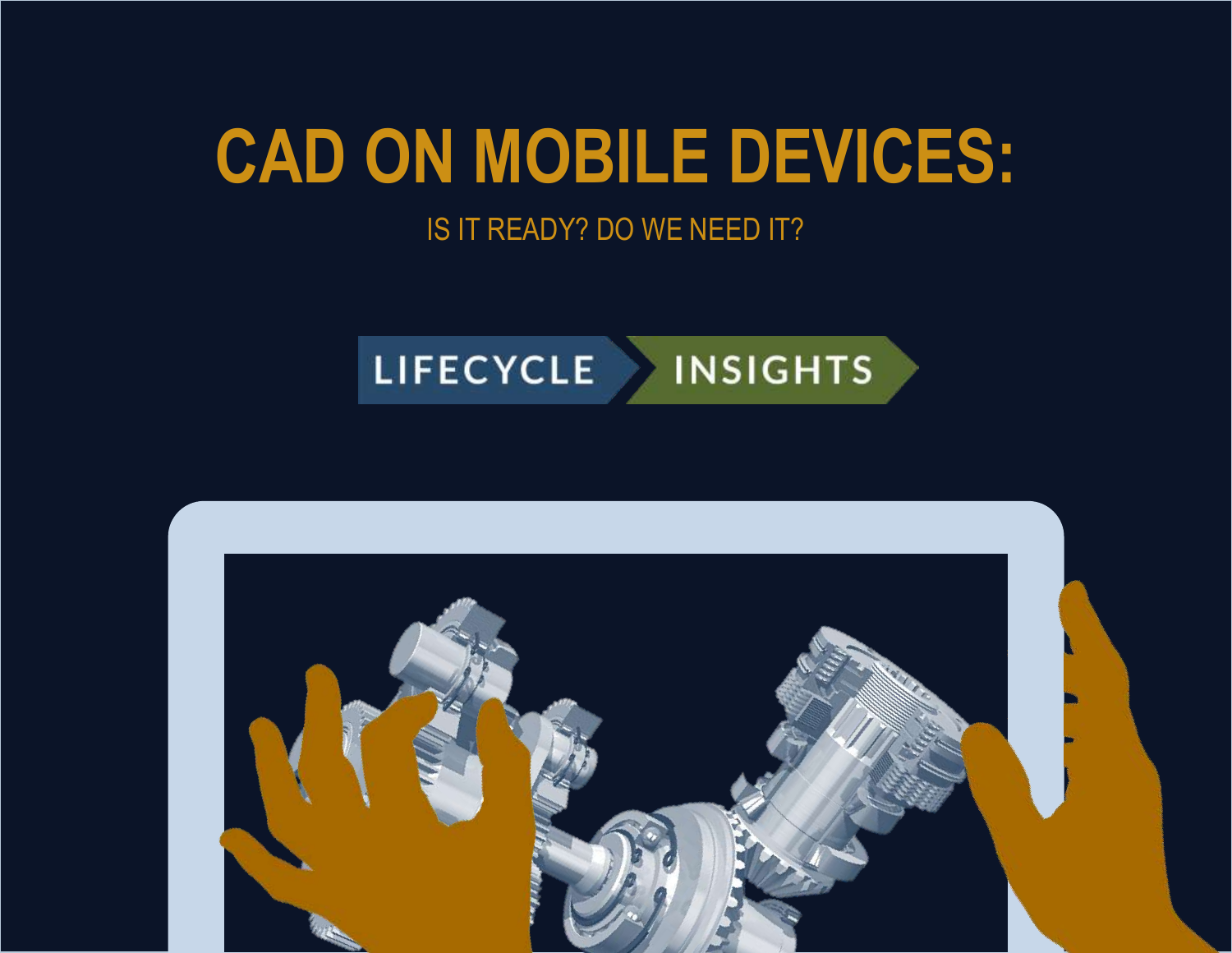### **CAD ON MOBILE DEVICES: IS IT READY? DO WE NEED IT?**

Ever since the first mobile devices emerged, those are questions that have been weighing on the minds of many an engineer. The concept of making CAD more accessible and interactive has long been appealing. Yet, it has always seemed like a far-off reality.

In recent years, however, some engineering organizations have been experimenting with CAD on mobile devices in one particular form. Findings from Lifecycle Insight's *2013 3D Collaboration and Interoperability Study* showed that 13% of respondents had been using smartphones to view engineering documentation. Furthermore, Lifecycle Insight's *2014 Model-Based Enterprise Study* showed that 20% of respondents had used mobile apps on tablets to view drawings and 3D models. These have been initial steps towards fully leveraging mobile devices in product development and show that these applications are feasible and valid.

While these engineering organizations have been experimenting with viewing and interrogating engineering models and documents, the power of mobile devices has been steadily increasing. Their processors have become more powerful. Their disk space and memory have expanded. Their graphics processing has grown. It's enough to ask that question again, albeit more seriously this time: Is full 3D CAD design on mobile devices ready?

Answering that question is the purpose of this eBook. Here, you will find insight into how CAD on mobile devices can be applied in development. You will find details on how not only compute power, but also new interactions on mobile devices, affect performance and usability. Finally, you'll gain insight on how CAD running on mobile devices affects organizational and personal productivity.

So dig in. It's time we considered this question seriously.





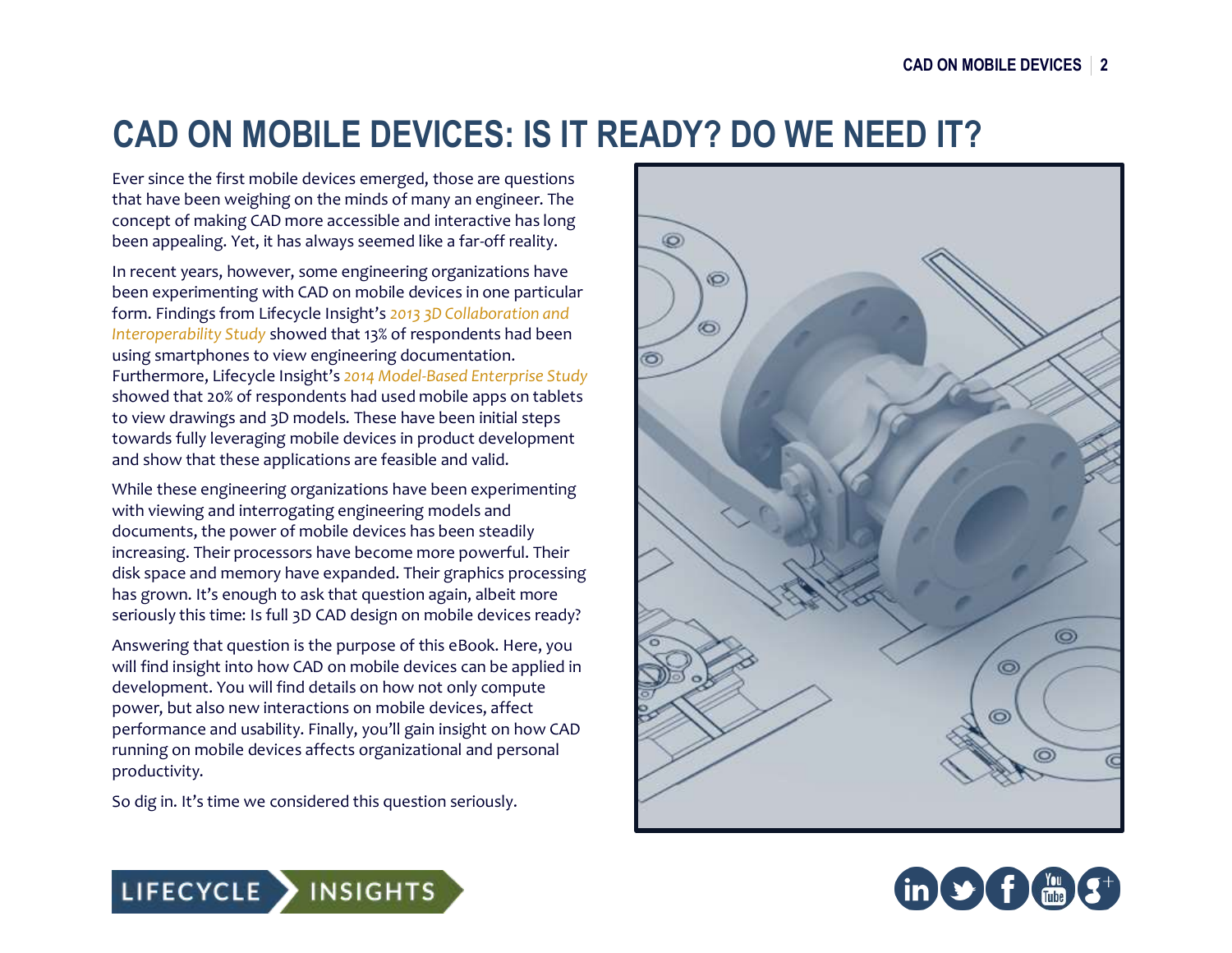## **WHY DO ENGINEERS NEED CAD ON MOBILE DEVICES?**

Why do engineers need the capability to run CAD applications on mobile devices? This section answers that question by looking at several scenarios that require design creation or modification on the go.

#### **RESOLVING DESIGN ISSUES ON THE GO**

Much like many other professions today, the desk is no longer the only place where work gets done. Engineers, especially in smaller companies, have a myriad of responsibilities that require them to run between conference rooms, investigate manufacturing issues and visit suppliers and customers in remote locations. Those responsibilities aren't just reviewing drawings and rotating 3D models. They require active modifications to designs. Consider the following scenarios.

- **On the shop floor:** The transition from 3D model to production is rarely a completely seamless one. NC programmers, machine operators and assembly personnel often have questions. But they also request small modifications and tweaks to designs in order to manufacture them more easily or at less cost. On the shop floor, engineers need the ability to mock up a change and resolve the issue, then and there.
- **In the procurement office:** Purchasing is always looking to cut costs. One means of doing that is exploring the feasibility of replacing specialty parts with commodity ones. Volume purchase discounts translate to hard cost savings. Engineers need the ability to explore the functional equivalency of different alternatives, allowing them to validate switching one part out for another.
- **At the customer's office:** Everyone has urgency in product development, particularly customers. Sales calls can quickly transform into design sessions, opening up the opportunity to gain immediate financial commitments. In these scenarios, engineers need the capability to perform conceptual and even detailed design work in front of prospective customers.
- **At the supplier's office:** Components received from strategic suppliers can have a profound impact on the success or failure of a product. Engineers need the capability to pull up a component design, review it in the context of their own product and suggest changes that ensure a seamless fit.





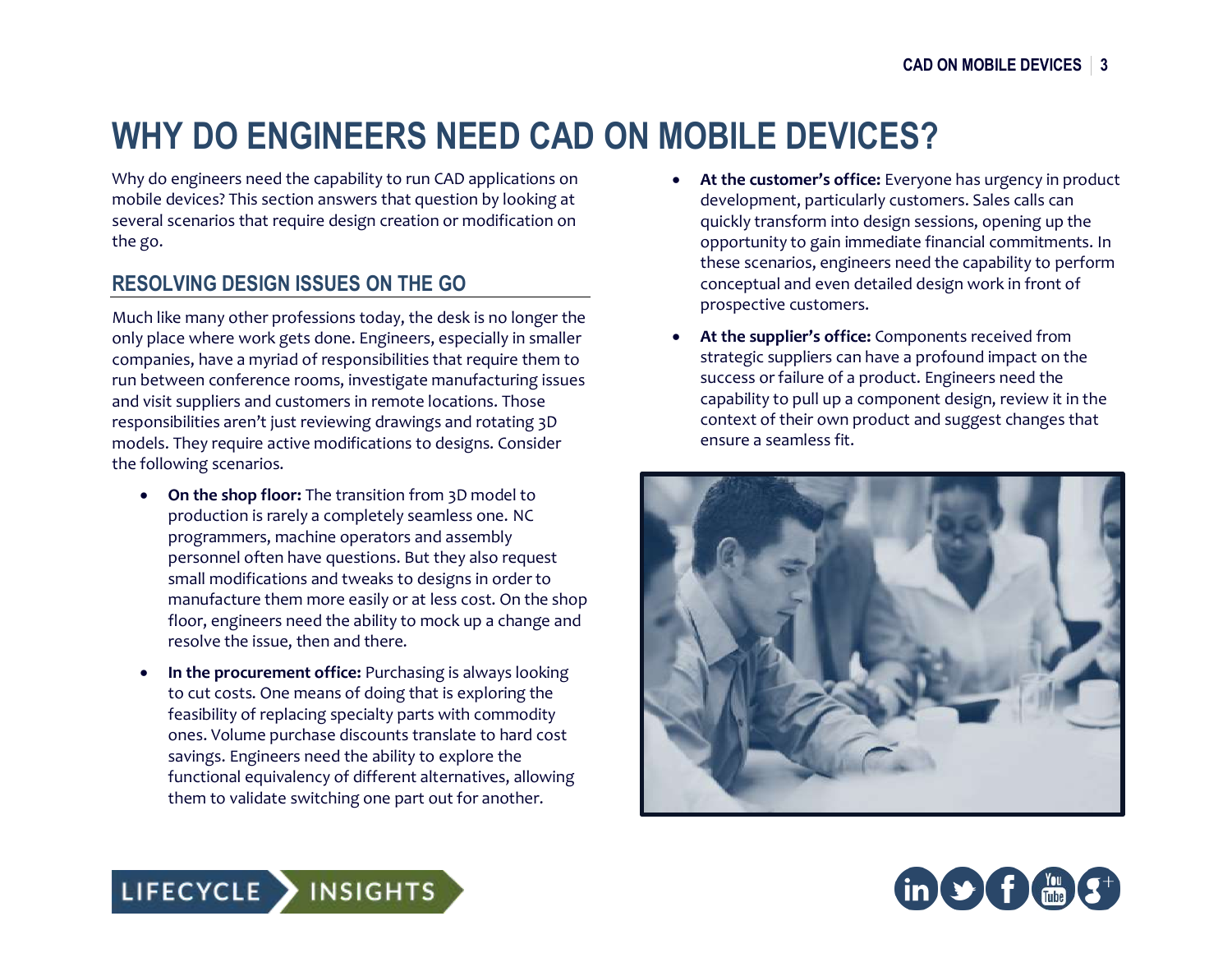In each of these scenarios, there are advantages to resolving design issues then and there. However, there are other prudent reasons to take immediate action. Given the fact that the amount of time they have at the desk is shrinking, engineers can't afford to let desk-based to-do lists build up while working remotely. Such a backup in design tasks can unnecessarily delay the overall product development process. They need to resolve them immediately, as much as possible, while they are on the go.

### **STAYING ON SCHEDULE WHILE ON THE GO**

Get it done. That's the repetitive message from executives to engineering, time and again. Schedules today are always getting tighter. Competition to get to market first or with breakthrough product capabilities is fierce. To survive, manufacturers must be agile, innovative and on time. While designers and engineers are spending more time than ever away from their desks, they must be productive, even while in transit or staying at a remote location. Put simply, they can't afford to fall behind.

### **THE TAKEAWAY**

Whether it is resolving issues on the go or staying on schedule, even while remote, today's engineers clearly need the capability to run CAD on mobile devices.





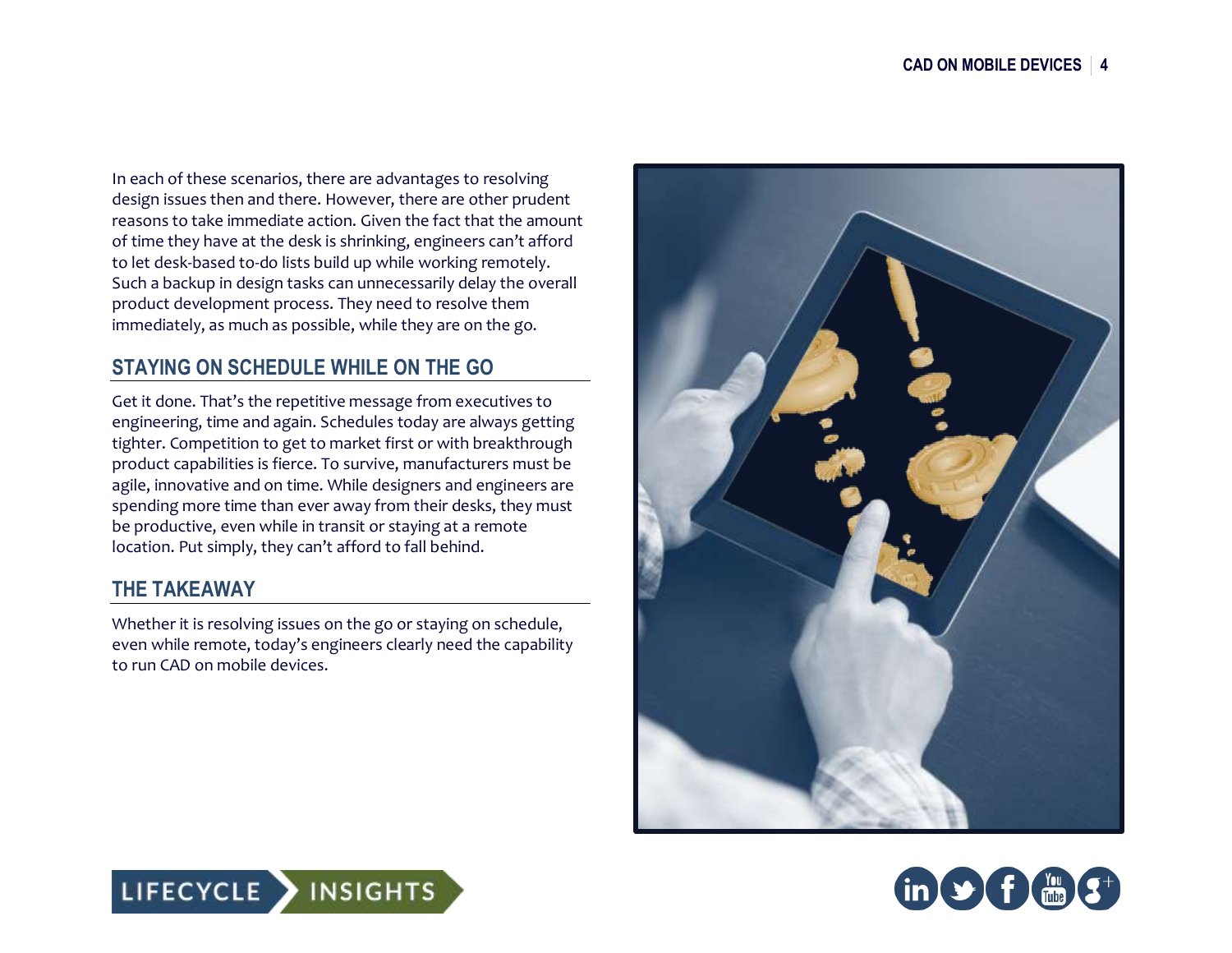## **CAN CAD WORK ON MOBILE DEVICES?**

There are valid reasons to run CAD on mobile devices. However, is this feasible today? In this section, we'll look at recent technological advances and their implications for CAD applications.

#### **FORM FACTORS AND COMPUTE POWER**

Since the advent of CAD software, the most frequently used computing platform to get design work done has been desktopbased workstations. Workstations offer four distinctly different compute resources that CAD applications need to run smoothly: processing power, memory, hard disk space and high graphics performance. 3D models of complex parts or assemblies with hundreds or thousands of components require a lot of compute resources in each of these categories. Underpowered platforms exhibit degraded performance that is a detriment to productivity. Specifically, without the proper compute resources, loading, modifying or manipulating large or complex models can result in time lags or delays. Desktop workstations, with their high capacity and upgradeability for processing power, memory, hard disk space and graphics, have historically been best matched for the largest models built in CAD software.

More than a decade ago, however, laptops started to become a truly feasible option to run CAD applications. The ongoing efforts of software providers to shrink the size of model files helped in this regard. However, other technological advancements had an important impact. The ever-increasing power of processors, both in the form of miniaturization and emergence of multi-cores, provided the necessary computing power. The miniaturization of solid state drives offered the storage space needed. Laptops became the first mobile platform that could run CAD applications. The evolution of mobile CAD, however, didn't stop there. In the last five years, tablets emerged as the latest and greatest mobile compute platform, providing a hand-held form factor that is more responsive and comfortable than laptops. Yet, when they were initially launched, tablets were not ready to run CAD applications. They lacked the compute power, memory, hard disk space and graphics to perform.

Today, however, tablets are finally ready to run CAD applications. They now have the compute resources to meet performance expectations, running multi-cores, providing excellent graphics capabilities, offering storage space on solid-state drives and expanded memory capacity. Disadvantages of working on a smaller physical graphics screen can be overcome by streaming the display to a larger screen.

### **LEVERAGING TOUCH-BASED INTERACTIONS**

Form factors and compute power aren't the only considerations when running CAD on mobile platforms. Finger gestures on a touch sensitive screen and other peripheral-less interactions on tablets present an opportunity for productivity improvements. Instead of plugging in a physical keyboard and mouse, which may not be possible in some use cases, users can enter text or interact with models on the touch screen directly. Besides supporting the software with the right computation resources, some software providers have retooled the interface and interaction of their CAD application to leverage multi-touch interfaces. Consider how the following touch interactions apply to CAD applications.



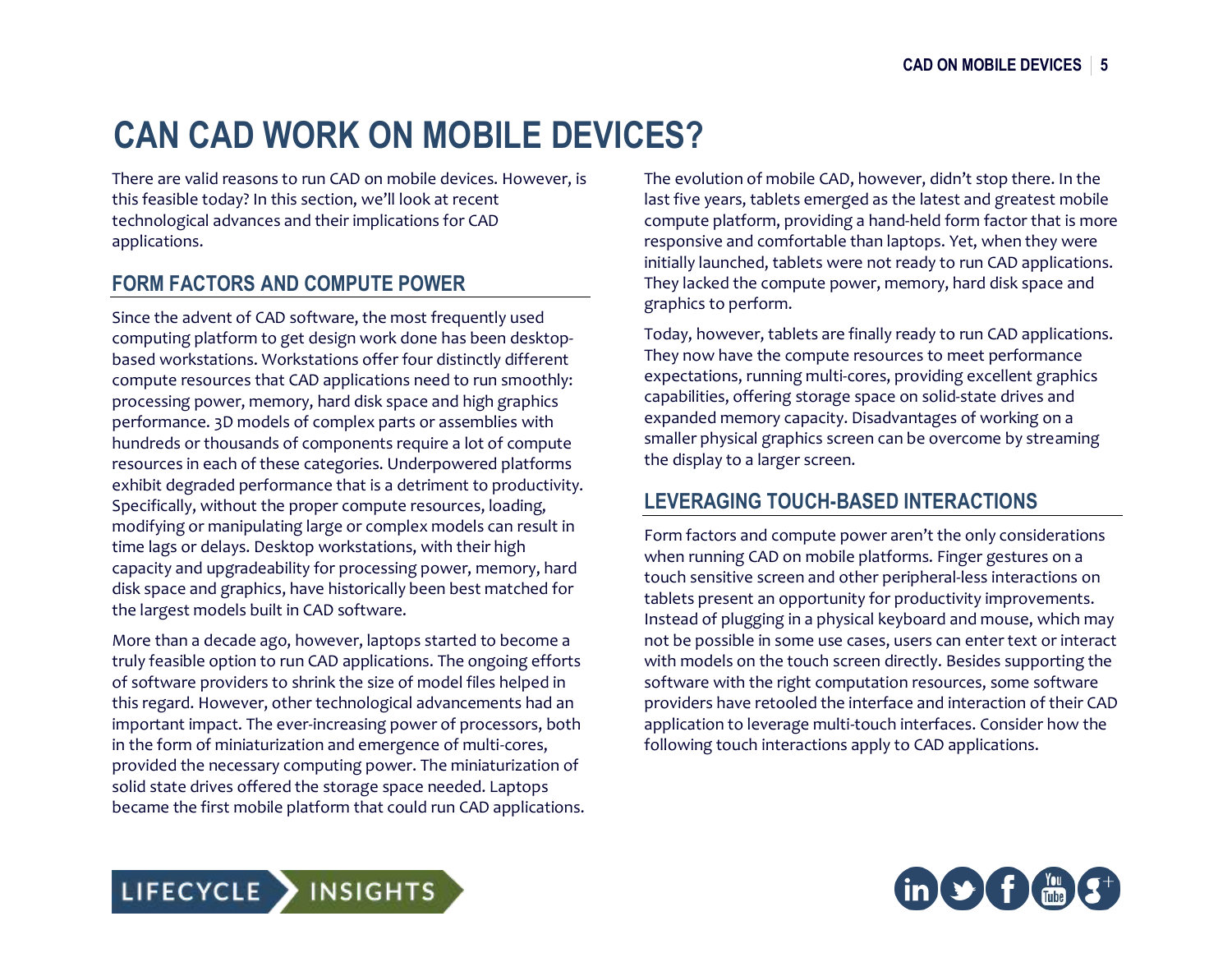#### **TABLE 1: APPLICATION OF GESTURES OR USE OF A STYLUS TO CAD APPLICATIONS**

| <b>TOUCH</b>       | <b>GENERAL</b>                                                          | <b>APPLICATION IN CAD</b>                                                                                                            |
|--------------------|-------------------------------------------------------------------------|--------------------------------------------------------------------------------------------------------------------------------------|
| <b>INTERACTION</b> | <b>APPLICATION</b>                                                      | <b>SOFTWARE</b>                                                                                                                      |
| <b>Tap</b>         | Opens or selects<br>the tapped item.                                    | Selects interface option or<br>menu. Selects entity on the<br>model or drawing. Stylus<br>used for fine control.                     |
| Tap and Hold       | Brings up options<br>for selected item<br>(like right mouse<br>button). | Brings up options or<br>shortcuts for entity (like right<br>mouse button).                                                           |
| Slide or<br>Swipe  | Pan across the<br>screen.                                               | Pan across the model or<br>drawing. Drags modification<br>handles for geometry<br>changes or moves. Stylus<br>used for fine control. |
| Pinch or           | Zoom in or out of                                                       | Zoom in or out of the model                                                                                                          |
| Stretch            | the screen.                                                             | or drawing.                                                                                                                          |
| Spin or            | Rotate selected                                                         | Rotates or spins model or                                                                                                            |
| Rotate             | item.                                                                   | drawing.                                                                                                                             |

Touch interaction, however, isn't all about the use of fingers. While gestures provide an easier means of interacting with a model or drawing within a CAD application, the broad contact area of a finger is often not fine enough for the selection and interaction work that CAD applications require. Some software providers have tuned their solution to fully leverage the fine interaction capabilities available through a digital stylus, addressing this issue. The combination of finger-based gestures and the fine control of a stylus, however, offer the greatest potential for productivity gains.

#### **LEVERAGING MULTI-TASKING DURING DESIGN**

An oft-overlooked capability of running CAD on a mobile device is the ability to multi-task across simultaneous applications. This allows a user to design in the CAD application, but also take down or dictate specifications on a note-taking app, run a video conference or remotely share their display with collaborators. Such multi-tasking across applications without constantly switching manually between apps positively impacts productivity.

#### **THE TAKEAWAY**

With advancements in compute resources, CAD can now feasibly run on mobile devices. But furthermore, through touch-based interactions and multi-tasking across applications, mobile devices can offer advantages not feasible on laptops or desktops.



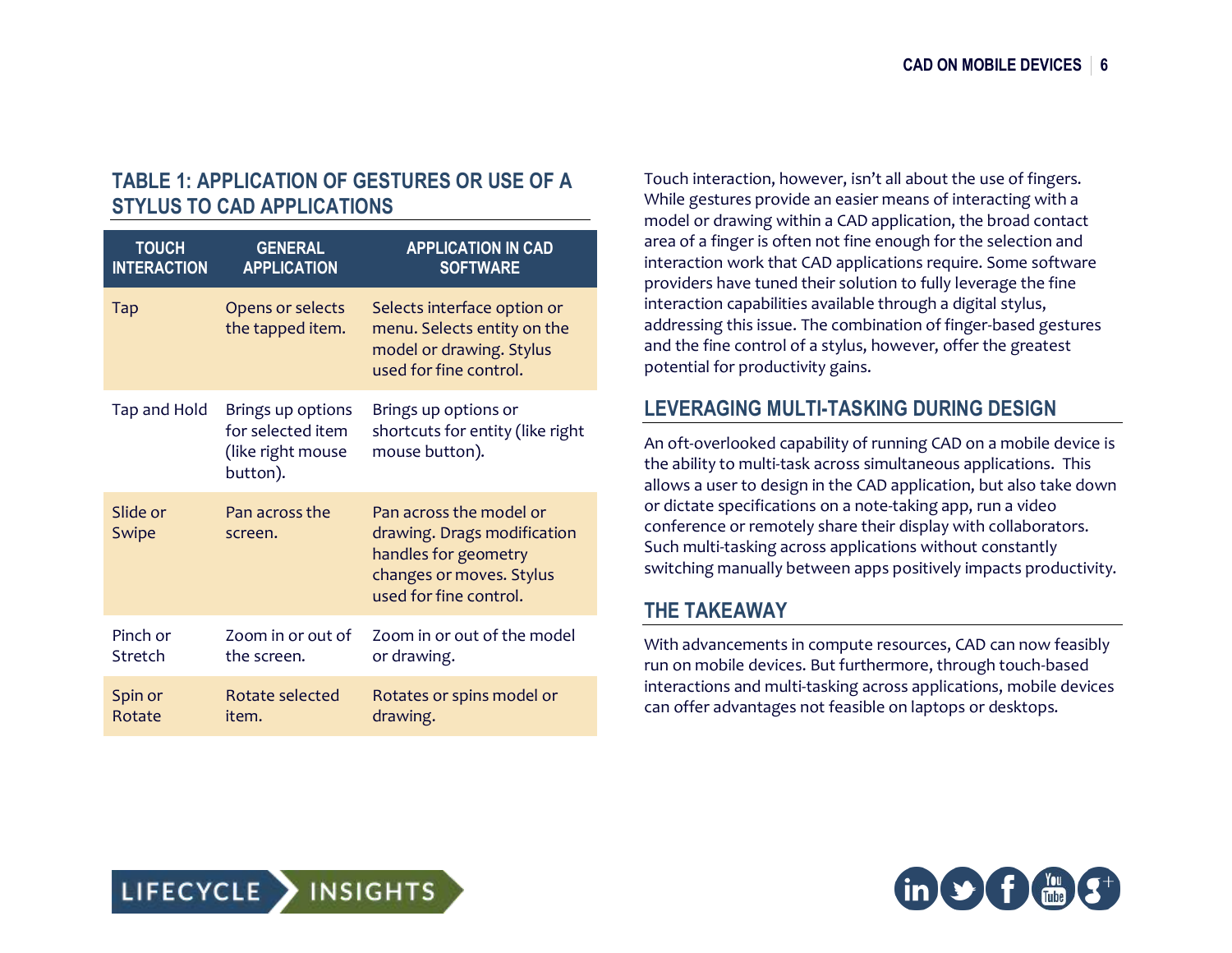### **CASE STUDY: TRLBY INNOVATIVE**

[Trbly Innovative](http://trlby.com/index.html) is a small machine equipment design and manufacturing firm based in Torrington, Connecticut. Bob Mileti, the owner who designs many of their machines, spends up to 4 days a month out of the office visiting customers and vendors.

"I'm using Solid Edge on a Surface Pro 3 in addition to my workstation," says Bob. "In many ways, I've found it to be better than a laptop. In fact, just in terms of the interface, I've liked it better than the mouse and keyboard that I use on my workstation. Getting into CAD is practically instantaneous. I can manipulate the model using the touch screen. I can take measurements with my stylus."

Bob uses this solution in a few different ways when engaging customers. "I definitely use it for presentations to potential customers. It is really valuable when I run into an objection with my design. just bring up the model and show them." Customer interaction, however, isn't always face-to-face or even during business hours. "I have customers on the West Coast, so I sometimes take a





**BOB MILETI, OWNER, TRBLY INNOVATIVE**

conference call at 6 o'clock at night from my home," continued Bob Mileti. "I simply pop up the right model in CAD and do what I need to do."

Working with customers isn't the only scenario where his mobile CAD solution is valuable. "Sometimes I'll sit down with a vendor

to troubleshoot an issue. I'll wirelessly project my display onto a 60ʺ screen. We can really zoom in and identify the issue." Bob also uses it to work through manufacturability issues with his vendors. "I'll bring it to a vendor that is making parts for me. They might point out an aspect of the design that is feasible, but expensive. We'll sit down at their offices, work through the changes. Then I can leave the finalized models and drawings. It really shortens the time to part resolution."

### **THE TAKEAWAYS**

Bob Mileti, the owner of Trbly Innovative, runs CAD on a mobile device in addition to a workstation. He utilizes it in front of customers, resolving objections about designs as well as with vendors when troubleshooting a design. He also uses it to stay productive after hours without staying in the office.





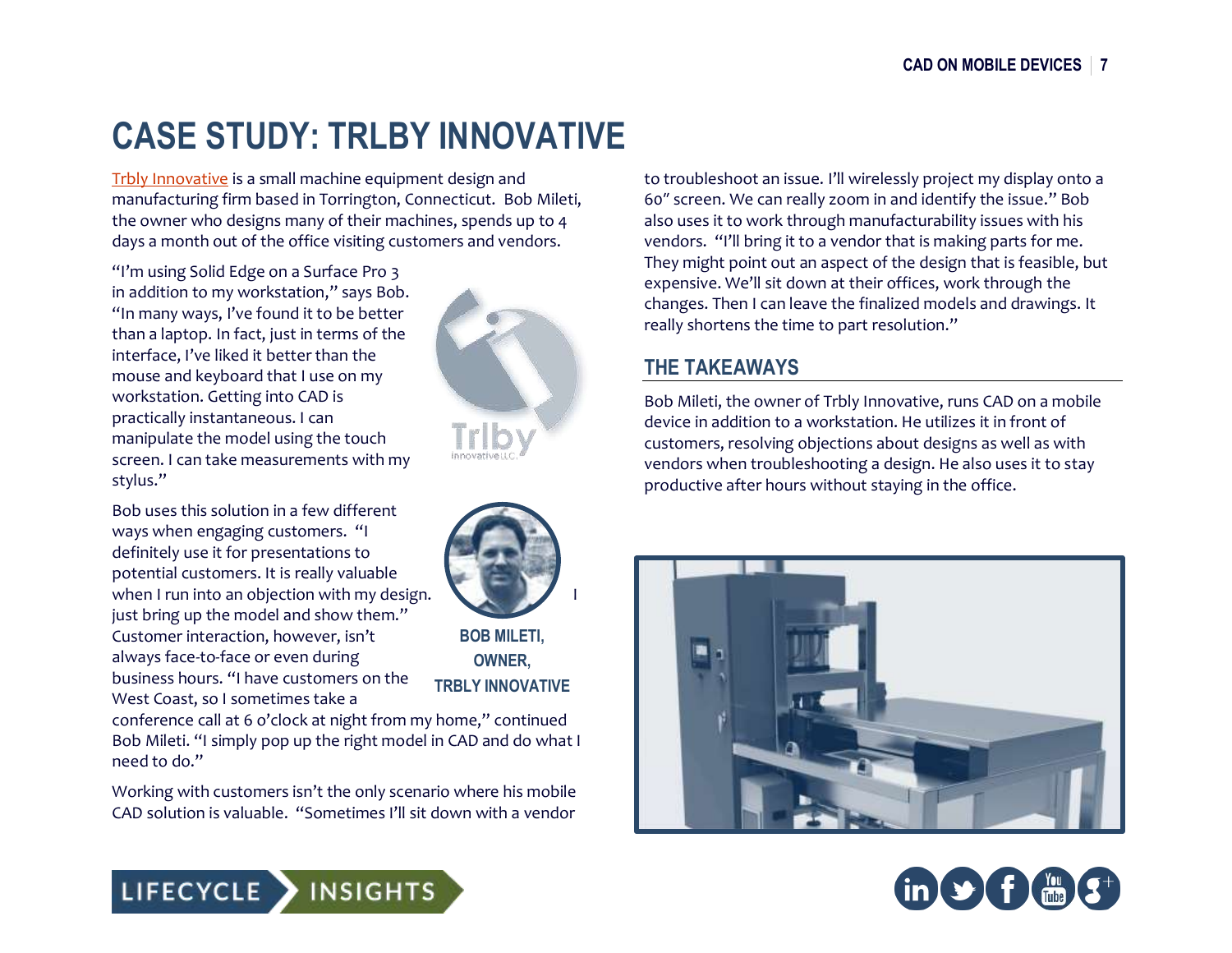## **THE ADVANTAGES, FOR ENGINEERS AND ORGANIZATIONS**

Engineers have always had the need for mobile CAD, even if that need became more acute only in the past five to ten years. But somehow, engineers and design organizations have survived without it to this point. So, what is the real advantage? This section explores the answer to that question by looking at the impact that CAD on mobile devices can have, both for the organization and the individual.

### **FOR ORGANIZATIONS**

The effectiveness of engineering organizations is inherently limited by their human capital. Their function is to design products to specification, whether that is evolutionary or revolutionary, within a certain schedule. The productivity of engineers in the organization directly affects its ability to achieve those goals.

Unfortunately, not many organizations are successful. Findings from Lifecycle Insight's *2015 PLM Study*, which collected responses from over 760 organizations, show that on average only 55% of development projects are released on time.

CAD running on mobile platforms provides two main advantages. First, it allows engineers to resolve issues, whether they are manufacturing issues, potential configurations for prospective customers or something else, and immediately allows the organization to move forward in the product development process. Second, it allows engineers to make progress on their design tasks even when away from their desks. Both of these organizational capabilities increase the likelihood that designs can be released on time and products can be launched on schedule.

### **FOR INDIVIDUALS**

Designing new products is inherently unpredictable. Problems and issues crop up, time and again, throughout the product development process. As a result, engineering organizations often must unexpectedly shift resources back and forth between projects in an attempt to keep them on schedule. Findings from Lifecycle Insight's *2015 PLM Study* reveal that 41% of projects require at least a 10% shift in resources to stay on track. That, of course, delays projects that have been deprioritized, continuing the cycle of delays and missed deadlines.

All of this has a personal impact on engineers. Findings from Lifecycle Insight's *2013 3D Collaboration and Interoperability Study* showed that 50% of engineers work late and on weekends. When deadlines loom, engineers have to stay extra hours in an attempt to catch up, sacrificing their family and personal time.

CAD running on mobile devices isn't a cure all. However, it allows engineers to be more responsive and resolve issues more quickly. This increased agility translates into a greater chance to complete design work and recoup personal and family time.





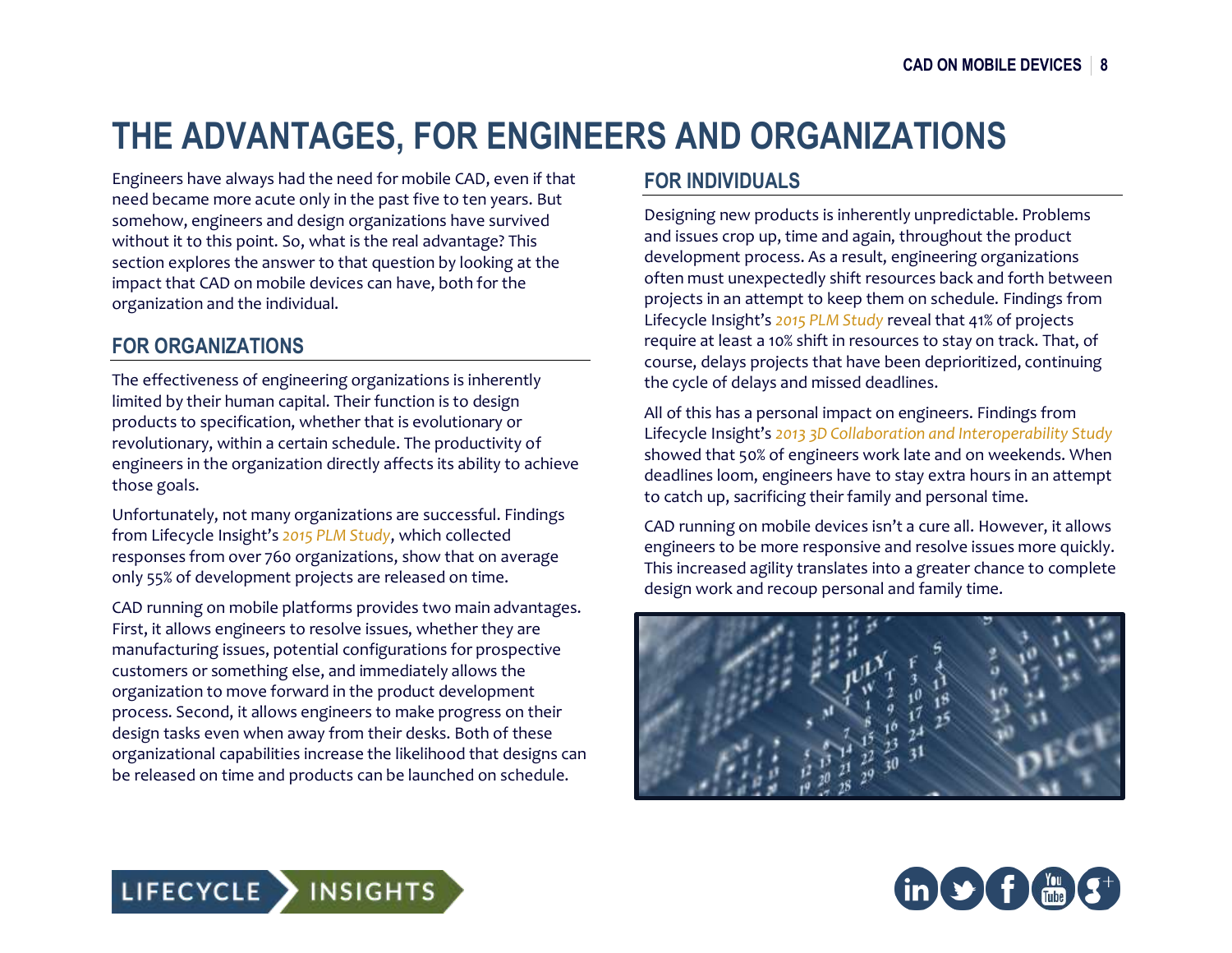## **CASE STUDY: STREETSCAPE**

[Streetscape](http://www.streetscape.co.nz/) is a New Zealand company that designs and manufactures street furniture, including



picnic seats, bike racks, street lighting, drinking fountains and

more. The three divisions of the company employ 35 people. Sean Creswell, the Design Office Manager, acts as the design head but also as the sales engineer.

"I spend about 80% of my day at my desk," states Sean. "About 99% of that time I use CAD. But the other time I spend traveling to clients, walking down the shop floor and walking suppliers through specifications. The only computer I use is the Surface Pro. I

**SEAN CRESWELL, DESIGN MANAGER, STREETSCAPE**

have no need for any other computer," continues Sean. "While at my desk, I plug it into a docking station connected to a 28" screen and 3D mouse to speed up detailed work. Most of our models have 300 to 2,000 parts."

"In front of clients, I mainly use the touch screen. I primarily use it as a sketch environment, capturing their ideas and how we might be able to make it," Sean says. "I capture notes in an app right alongside my CAD tool. I use the 'tap and hold' gesture a lot to bring up the radial menu. Other than the tablet, I carry a wireless mouse. But the type-cover is an adequate keyboard.

"Being predominantly a sheet metal shop, we sometimes have guys on the shop floor that misinterpret complex folding

operations. I'll take my tablet and fire up CAD to resolve issues and get it right," he states. "I'll also take it to suppliers. I'll take their models, bring them up and start making modifications. I can walk them through changes I'd like to see. They're often surprised I can work with their designs because they come from other CAD tools."

### **THE TAKEAWAYS**

Sean Creswell, the Design Manager at Streetscape, exclusively uses CAD on a mobile device in a variety of scenarios. He uses it at his desk, connected to a large screen, in front of clients capturing concepts, on the shop floor to clarify engineering documentation and with suppliers to edit their designs for changes.